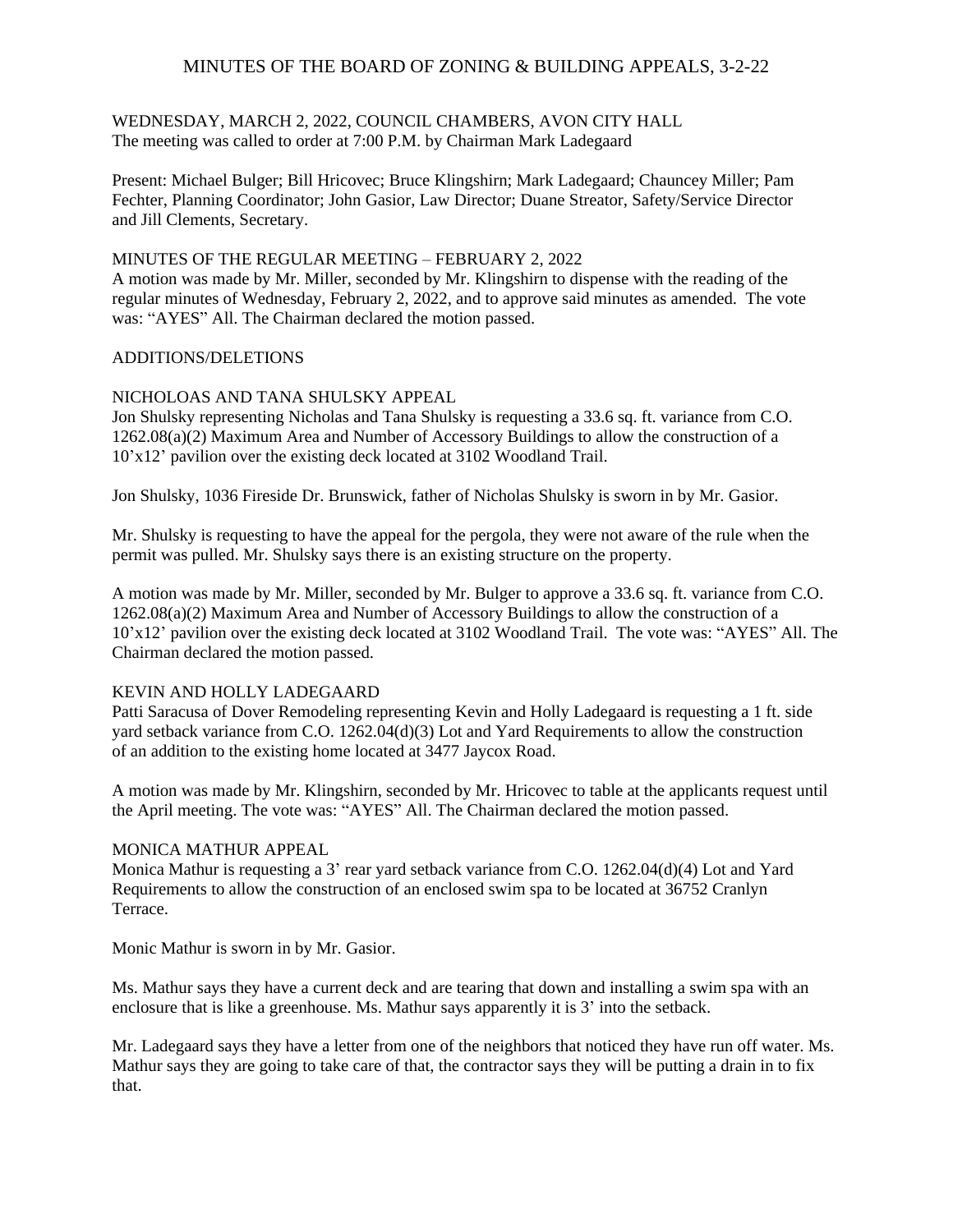# MINUTES OF THE BOARD OF ZONING & BUILDING APPEALS, 3-2-22

A motion was made by Mr. Klingshirn, seconded by Mr. Bulger to approve a 3' rear yard setback variance from C.O. 1262.04(d)(4) Lot and Yard Requirements to allow the construction of an enclosed swim spa to be located at 36752 Cranlyn Terrace. The vote was: "AYES" All. The Chairman declared the motion passed.

### SPENCER AND ABIGAIL LAHUE APPEAL

Spencer and Abigail LaHue are requesting an 81 sq. ft. variance from C.O. 1262.05(b) Dwelling Unit Area Requirements and a waiver from C.O. 1246.05(a)(3) to allow the construction of a new single family home and to not install the sidewalks to be located at 3999 Case Road.

Spencer and Abigail LaHue are sworn in by Mr. Gasior.

Mr. LaHue says they are in the process of building a home for awhile now and they have submitted two variance requests. The first is they were told they need to install sidewalks along the front of the property and currently there aren't any sidewalks down Case Road. Mr. LaHue says they would be happy to put them in later when the time comes to go down the entire road. Mr. LaHue says they also were informed that the square footage of the first floor of their home does not meet the minimum 1,000 square foot requirement, they are 81 sq. ft. short. Mr. LaHue says it's a two-story home with a basement. Mr. Ladegaard says the house itself is a little over 2,000 sq. ft. total. Mrs. LaHue says its like 2200 sq. ft and they did put in egress windows in the basement, but it will not be finished now.

Mr. Gasior says one of the things they do in these situations is we ask you to sign an agreement if sidewalks come down there, you agree to put it in, if the city ends up putting the sidewalk in you either pay the city or accept an assessment. Mr. Gasior says he will prepare something and if they vote tonight and grant the variance, it would be contingent upon you signing that agreement. Mr. LaHue says yep, that sounds great. Mr. Gasior says he wants to make sure they get the agreement as he has done this in other cases.

A motion was made by Mr. Mille, seconded by Mr. Klingshirn to approve an 81 sq. ft. variance from C.O. 1262.05(b) Dwelling Unit Area Requirements to allow the construction of a new single family home and to not install the sidewalks to be located at 3999 Case Road. The vote was: "AYES" All. The Chairman declared the motion passed.

A motion was made by Mr. Bulger, seconded by Mr. Hricovec to approve the waiver from C.O. 1246.05(a)(3) to allow the construction of a new single-family home and to not install the sidewalks to be located at 3999 Case Road. The vote was: "AYES" All. The Chairman declared the motion passed.

#### AMERICAN CONSTRUCTION GROUP, LLC

Joseph Pfundstein representing American Construction Group, LLC is requesting approval to reinstate their Contractor's Registration with the City of Avon.

A motion was made by Mr. Bulger, seconded by Mr. Hricovec to un-table. The vote was: "AYES" All. The Chairman declared the motion passed

A motion was made by Mr. Bulger, seconded by Mr. Miller to table until the April meeting. The vote was: "AYES" All. The Chair declared the motion passed.